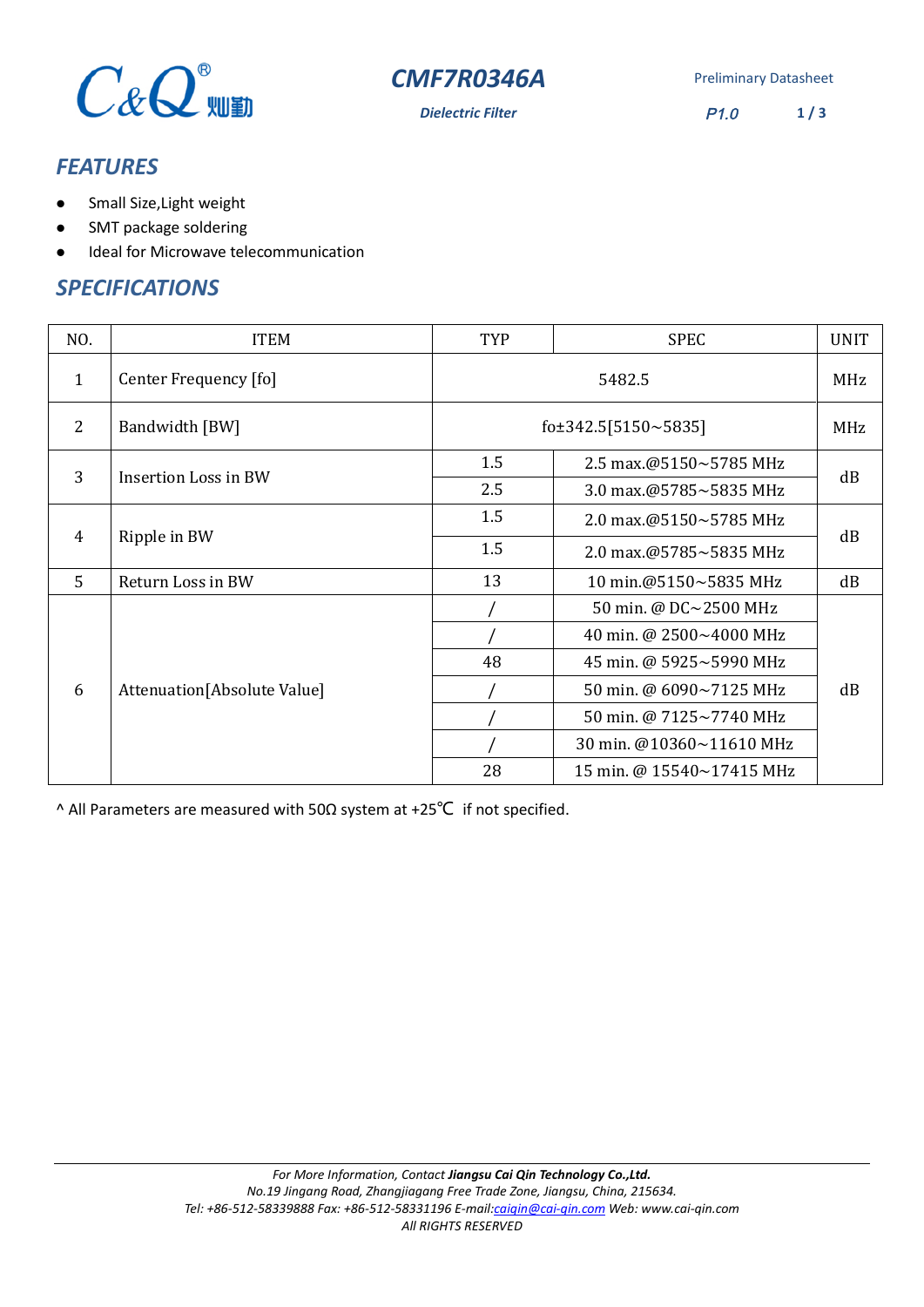

**CMF7R0346A** Preliminary Datasheet

**Dielectric Filter** P1.0

**2 / 3**

### *OUTLINE DRAWING*



*FOOTPRINT*

4.6